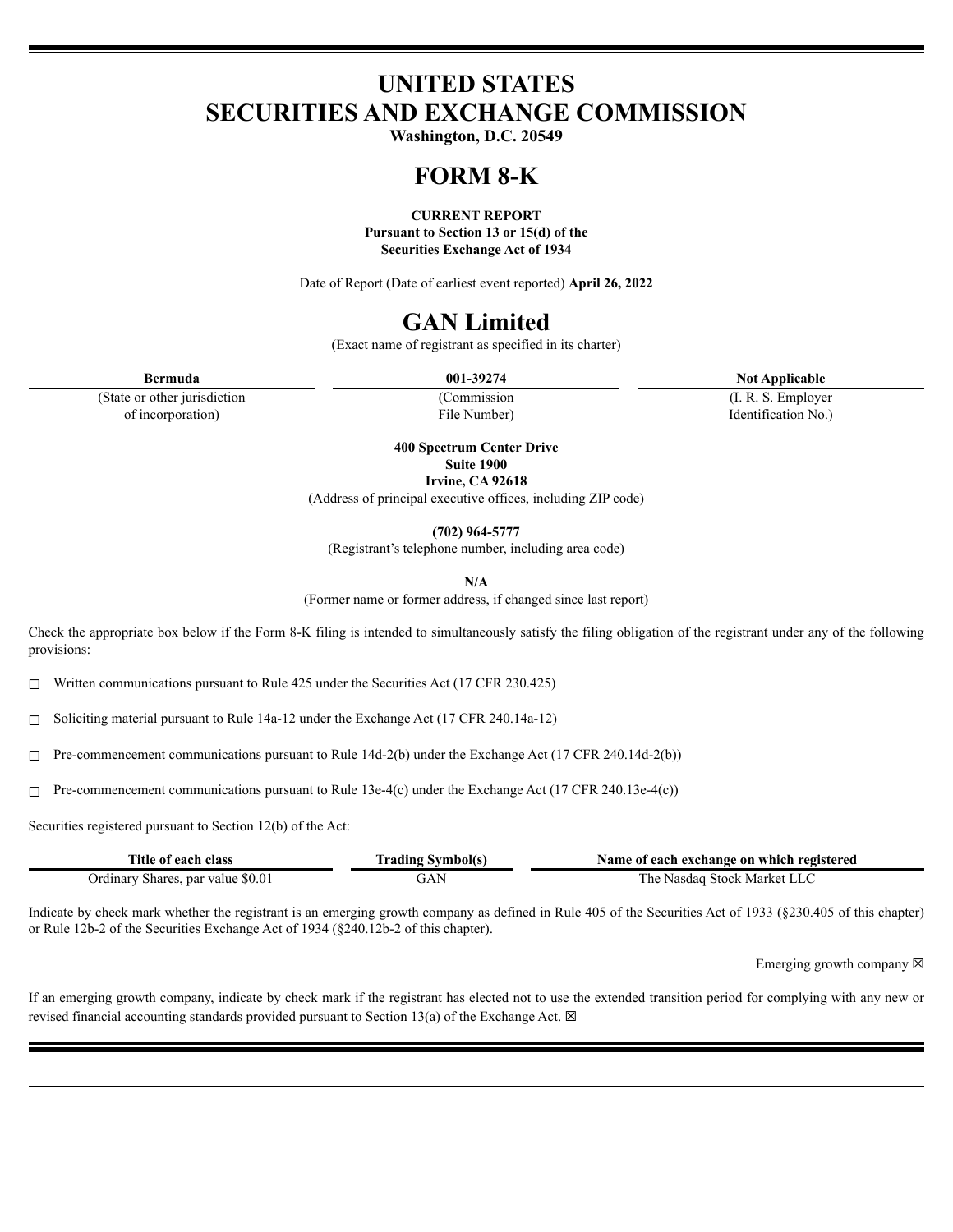### **Item 1.01. Entry Into a Material Definitive Agreement.**

On April 26, 2022, GAN Nevada, Inc. (the *"Borrower"*), a wholly-owned subsidiary of GAN Limited (the "*Company*"), entered into a Credit Agreement dated as of April 26, 2022 (the *"Credit Agreement"*) with BPC Lending I LLC, an affiliate of Beach Point Capital Management LP (the *"Lender"*) and Alter Domus (US) LLC, as agent for the Lender. The Company has fully guaranteed Borrower's performance under the Credit Agreement and provided a fixed and floating charge on its assets and a pledge of the stock of its direct subsidiaries, GAN UK Limited and Vincent Group Limited, to secure the Borrower's obligations.

The Credit Agreement provides for \$30.0 million in aggregate principal amount of secured term loans which accrue interest at a floating rate equal to (i) 3-month SOFR (subject to a 1.00% floor) plus (ii) 9.5% per annum, payable quarterly in arrears. The secured loans mature four and one-half years following the closing date, or October 26, 2026.

The Credit Agreement contains certain (a) restrictive covenants, including, but not limited to, restrictions on debt incurrence, restricted payments, affiliate transactions, asset liens and other customary covenants, and (b) financial maintenance covenants, including, but not limited to, a consolidated leverage ratio and consolidated interest coverage ratio. The Credit Agreement also contains representations and warranties, affirmative covenants and events of default customary for an agreement of its type. As is customary, certain events of default could result in an acceleration of the Company's obligations under the Credit Agreement.

#### Item 2.03. Creation of a Direct Financial Obligation or an Obligation under an Off-Balance Sheet Arrangement of a Registrant.

The disclosure required by this Item 2.03 is included in Item 1.01 above and is incorporated herein by reference.

#### **Item 9.01. Financial Statements and Exhibits.**

*(d) Exhibits*

| Exhibit |                                                             |  |
|---------|-------------------------------------------------------------|--|
| Number  | Description                                                 |  |
| 99.1    | Press Release dated April 28, 2022                          |  |
| 104     | Cover Page Interactive Data File (formatted as inline XBRL) |  |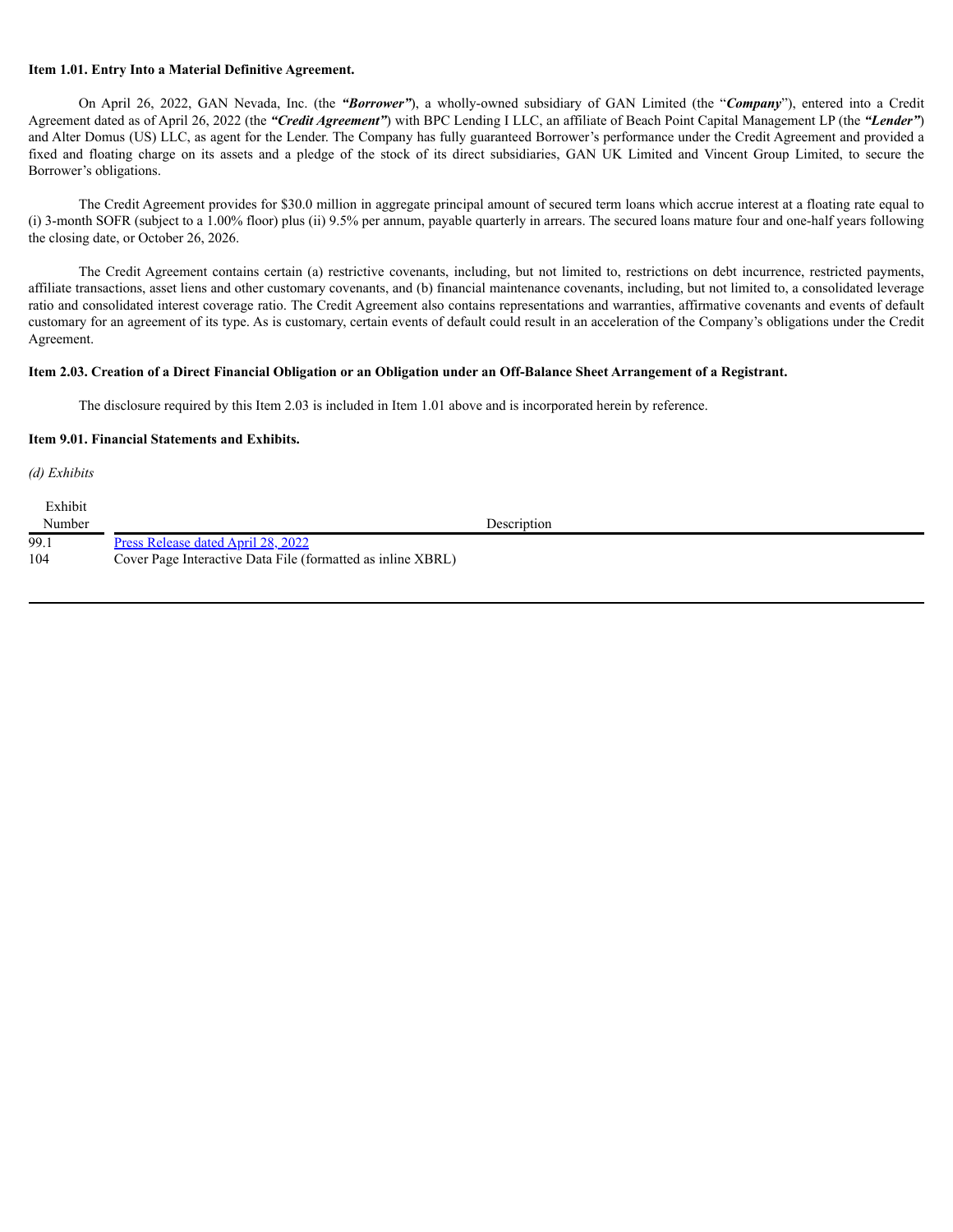## **SIGNATURES**

Pursuant to the requirements of the Securities Exchange Act of 1934, the registrant has duly caused this report to be signed on its behalf by the undersigned hereunto duly authorized.

Date: April 28, 2022 GAN Limited

*/s/ Karen E. Flores*

Karen E. Flores Chief Financial Officer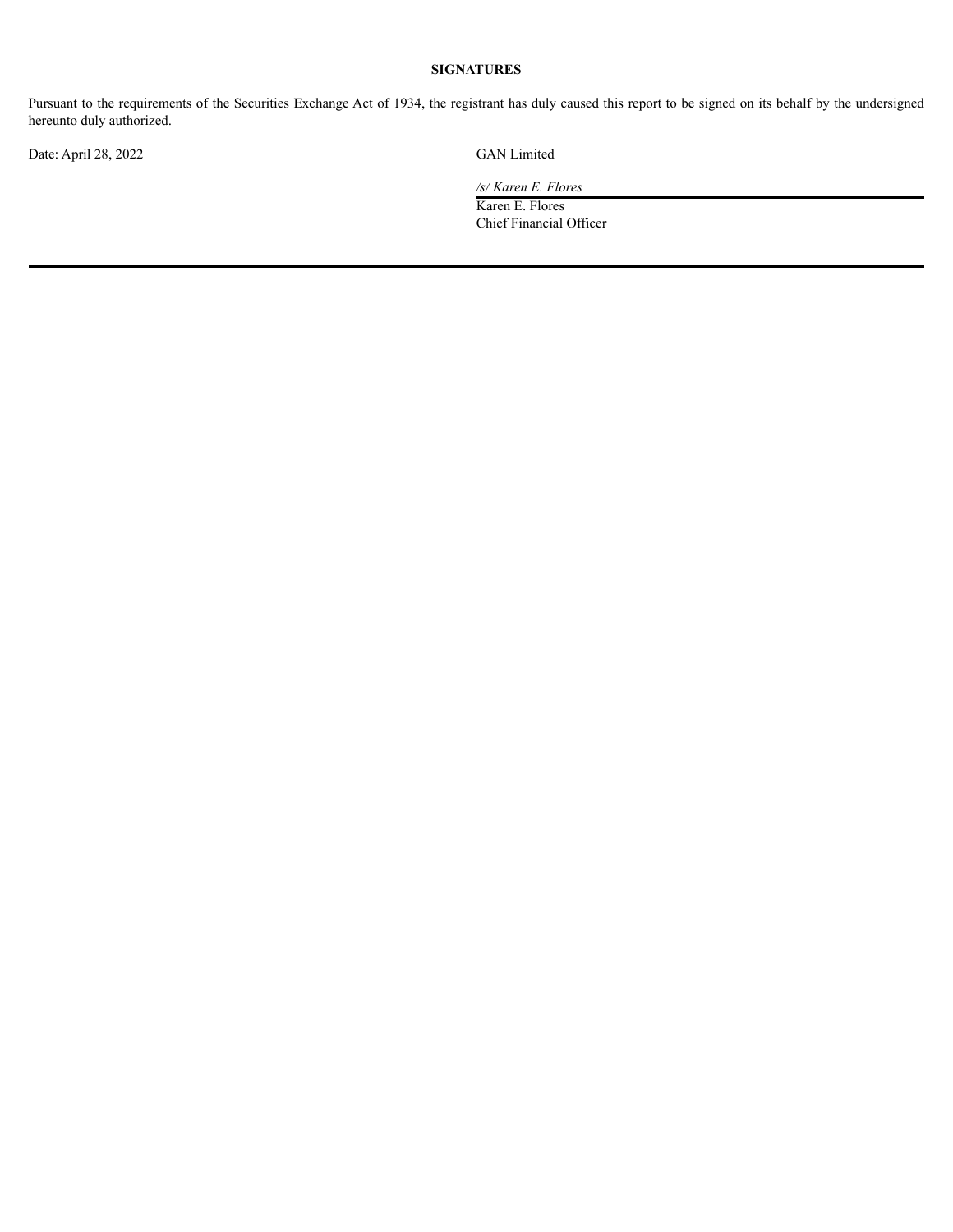

### **GAN Provides Strategic Update and Announces Successful Completion of \$30 Million Term Loan**

<span id="page-3-0"></span>**Irvine, California | April 28, 2022:** GAN Limited (the "Company" or "GAN") (NASDAQ: GAN), a leading North American B2B technology provider of real money internet gaming solutions and a leading International B2C operator of Internet sports betting, today provided an update on several strategic initiatives.

### **Strategic Update:**

- Successful completion of a \$30 million term loan with Beach Point Capital.
- Poised for near-term opportunistic implementation of the Company's previously announced \$5 million share repurchase authorization following public disclosure of first quarter results.
- Recently began implementation of cost controls along with other strategic initiatives that are expected to accelerate Adjusted EBITDA generation and improve profitability.
- Announced that Coolbet's hold, or sports margin, for the first quarter improved sequentially and was within the historically normalized range of approximately 7%.

These actions reflect the Company's commitment to driving growth, improving profitability, and maintaining a well-capitalized balance sheet. This new capital will be focused on funding existing high-return B2B investments and future opportunistic investments, including opportunistic execution of the previously announced \$5 million share repurchase authorization following public disclosure of first quarter results.

#### **Karen Flores, Chief Financial Officer of GAN, commented:**

"Today's announcement ensures that we have the capital available to drive improved shareholder returns going forward. The incremental flexibility provided by the term loan allows us to execute our balanced capital allocation plan centered around investing in our B2B offering, growing Coolbet and our B2C presence, and returning capital to shareholders during a time when we believe our share price undervalues the long-term opportunities we have ahead of us. We are simultaneously taking steps to accelerate our path to improved Adjusted EBITDA generation and profitability as we are acutely focused on our margin profile and efficiency measures."

### **Details of the Transaction**

The Credit Agreement provides for up to \$30.0 million in aggregate principal amount of secured term loans which accrue interest at a floating rate equal to (i) 3-month SOFR (subject to a 1.00% floor) plus (ii) 9.5% per annum, payable quarterly in arrears. The secured loans mature four and one-half years following the closing date, or October 26, 2026.

The Company plans to provide further details when it reports its first quarter results for the quarter ended March 31, 2022, after market close on Monday, May 16, 2022.